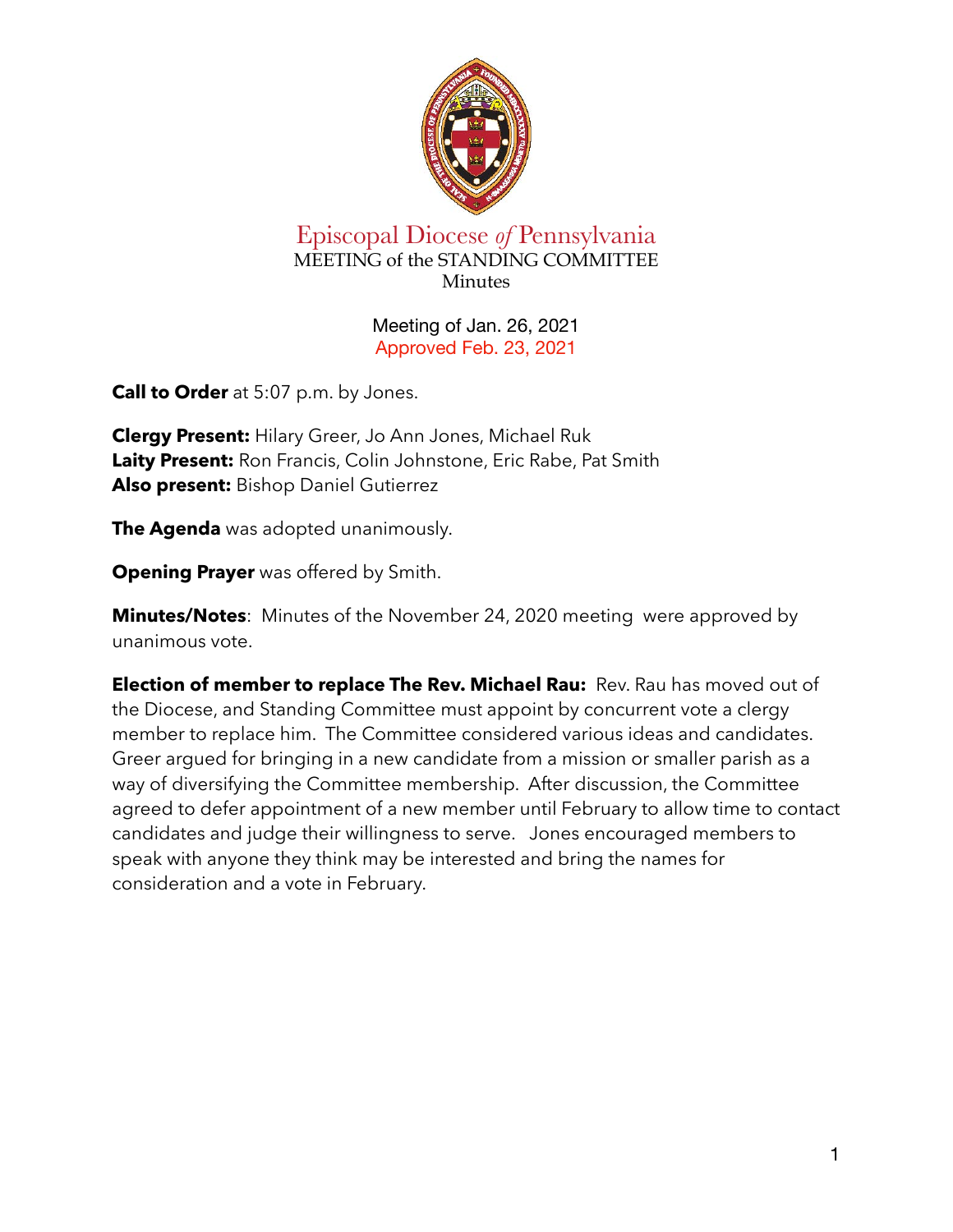### **Bishop's Report :**

- **•** Diocese is entering into a period of discernment of values and direction for the future. The Bishop listed a number of ideas for robust growth and engagement. Among these are:
	- **•** Grow the Diocese by 25,000 new Episcopalians
	- **•** Plant 10 new churches by 2032
	- **•** Reclaim our Anglican identity
	- **•** Achieve a target of 10% giving to the Diocese by all churches
	- **•** Rise \$25 million for endowment.
	- **•** Establish new schools for music or education in disadvantaged areas.
	- **•** Expanding our Latino ministry
	- **•** Develop a program of micro loans for underserved communities
	- **•** Develop affordable homes on church properties.
- **•** The Bishop will ask the Board of Trustees to approve a program to provide \$2500 technology grants for churches. He also proposes a program to provide common technology platforms for accounting and stewardship for smaller churches.
- **•** From his visits around the Diocese, the Bishop believes that, in the current pandemic, people have seen a different reality and are looking for something deeper from the church. The Bishop is convinced the people of the Diocese are yearning to take action.

**Chancellor's Report:** The Chancellor could not attend because of a trial commitment. The Bishop reported that a Title IV proceeding that has been underway against a priest of the Diocese continues. He also noted that a new offer has been received for the Dioceses Wapiti farm, and the Property Committee will consider it this week.

#### **Communications:** None

#### **Old Business:** None

**New Business:** Conflict of Interest Statement. Rabe presented a revised Conflict of Interest statement drafted for Standing Committee approval and use. After discussion, it was **Moved and Seconded** (Smith/Ruk) that the revised statement is approved and the previous statement is revoked. **Approved unanimously** by Standing Committee. The existing members of Standing Committee will be asked